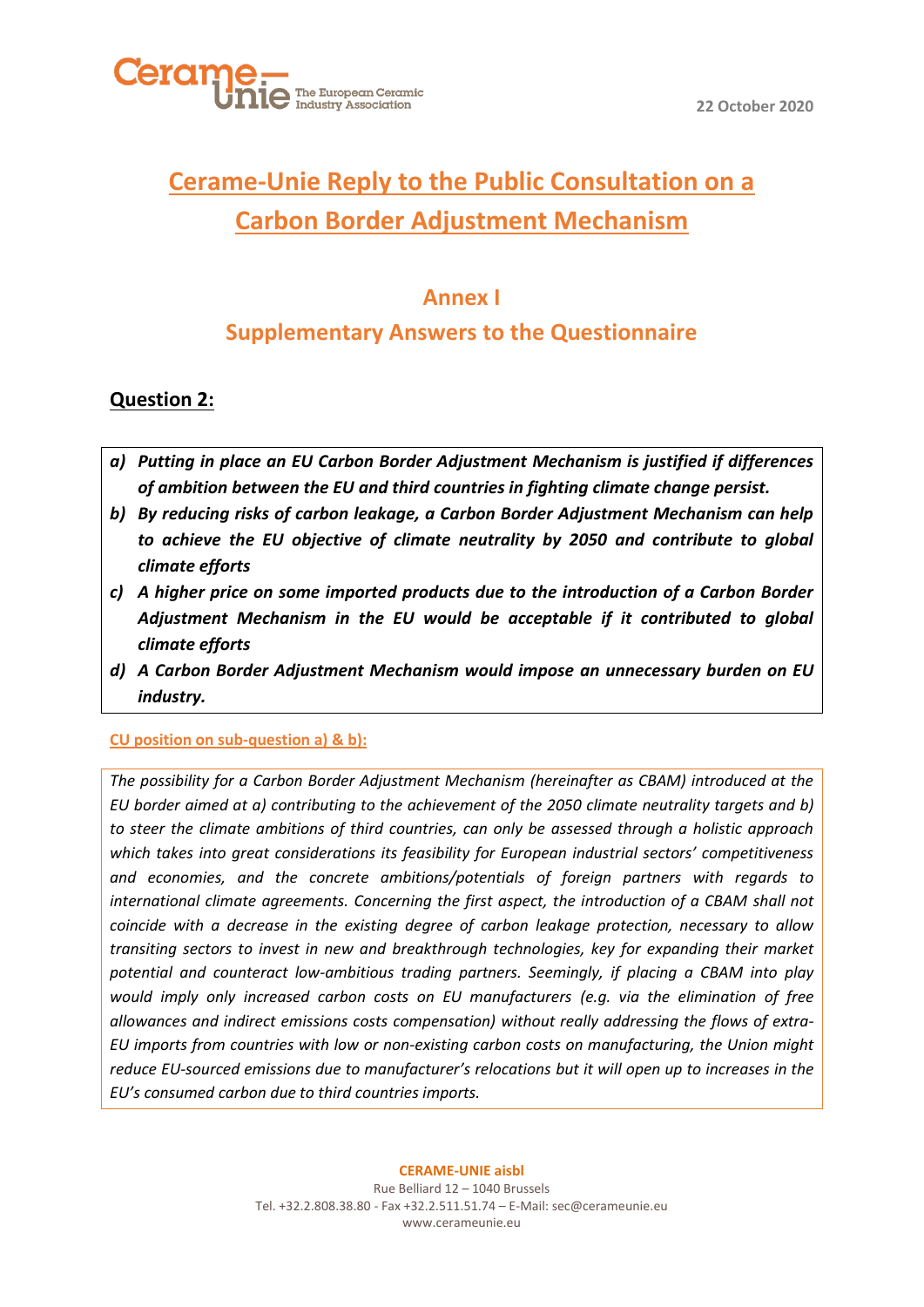

*As for the capacity of a CBAM to incentivise third countries efforts to decarbonise production processes and products, the answer lies in the possibility for the European Union to secure an international level playing field for EU companies accessing export markets, legally and politically, to ensure compatibility with WTO law (particularly art. XX and Art. XVI), to establish enforcement chapters (e.g. traceability, certification of carbon footprint and rules of origin implementation) in trade agreements apt to protect from third countries infringements, and to propose methodologies for the calculation of carbon content of imports on specific criteria that do not foresee "selfcertification supported by external auditing" (as mentioned in Point 4. of Cerame-Unie's answer to the inception impact assessment). Additionally, a critical success factor we consider crucial is the management of tariff preferential regimes foreseen under the GSP Regulation, and similar solutions, for Developing and Least-Developed Countries, whereby sectorial competition (e.g. ceramic products in Vietnam or India) has now materialized, posing serious threats to our exports and production.* 

#### **CU position on sub-questions c):**

*The degree of acceptability of increased prices on EU imports varies greatly, according to consumers' reactions and awareness, and on the possibilities for the CBAM not to hamper the competitiveness and technological developments of European companies, whether considering internal or export markets challenges. Certainly, increased carbon prices of imported goods which do not reflect the real carbon content e.g. calculation not based on EU worst performers or not based on objectively verifiable data provided by the exporter, would make it unacceptable and not constructive in terms of GHG emission reduction.* 

#### **CU position on sub-questions d):**

*As the CBAM would be the EU instrument for incentivizing decarbonization of European imports, it may produce benefits for import-intensive European sectors. While for sectors with heterogeneous products (such as ceramics), which do not fall under product benchmarks, and are mainly composed of SMEs, it would instead unduly increase costs and administrative burden as it would be extremely difficult to define a representative CBA value for these heterogenous products. All in all, the risk of over-burdening for our industry is as well augmented by the risk that the CBAM would be the substitute for free allowances and other direct and indirect carbon leakage protection measures which are extremely crucial to preserve our global competitiveness and our capacity for innovation.* 

### **Question 3.2**

*g. Reducing greenhouse gas emissions can be better achieved through regulatory means such as performance standards for products placed on the EU market.* 

#### **CU position on sub-question 3.2g:**

*A CBAM applied to European products cannot rely on generic and not tailor-made regulatory tool, as inter-alia "performance standards", which refer to a concept apt to open and wide interpretation,* 

#### **CERAME-UNIE aisbl**

Rue Belliard 12 – 1040 Brussels Tel. +32.2.808.38.80 - Fax +32.2.511.51.74 – E-Mail: [sec@cerameunie.eu](mailto:sec@cerameunie.eu) www.cerameunie.eu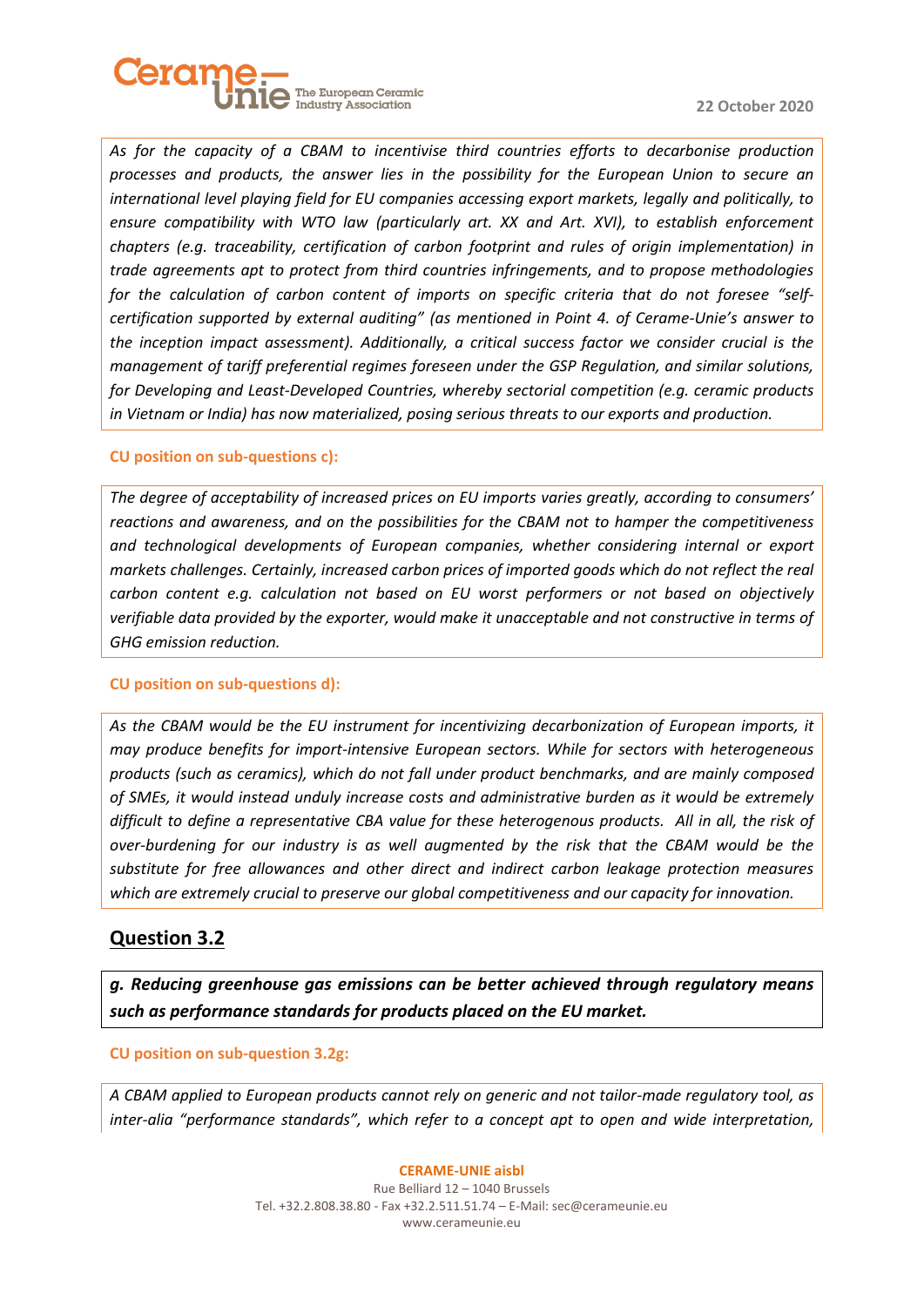

*thus ambiguity. Furthermore, as highlighted in the previous response, performance standards can only work for products and processes for which local and/or global benchmarks can be identified, thus where production and products are solidly homogeneous. For fragmented and heterogeneous sectors such an instrument cannot prove workable as they cannot elaborate equally representative criteria.* 

# **Question 6.5**

### *On other policy instruments for the design of a CBAM not identified in paragraph 6.4*

### **Cerame-Unie position on sub-question 6.5:**

*All the systems described in 6.1 to 6.4 are considered as ineffective to prevent the risk of carbon leakage as they are intended to replace instead of completing existing carbon leakage measures. None of these mechanisms will allow to maintain and strengthen the carbon leakage protection through free allocations for best performers that are currently foreseen under the ETS Directive at*  least until 2030. The only effective approach would be to maintain free allocations for best *performers and complete free allocations by promoting a level playing field on environmental burden and costs under EU trade policy instruments and environmental regulations such as REACH. (i.e. introducing the ability to reflect environmental costs not incurred in third countries in the calculation of dumping margins, using the GSP list as an incentive for any country exporting to the EU to be environmentally responsible, making sure that the design and implementation of REACH is not in practice giving a de facto competitive advantage to imports, particularly in relation to intermediates).*

# **Question 8.2**

8. The Commission indicated in its Green Deal communication that the Carbon Border Adjustment Mechanism would be proposed for selected sectors.

### *8.2 other important elements in the selection of sectors.*

#### **Cerame-Unie position on sub-question 8.2:**

*Two main criteria should be taken into account to select the sectors/products to be subject to CBAs: 1) the effectiveness of CBAM for a specific sector in terms of carbon leakage protection and 2) the feasibility of CBAs for a specific sector. For sectors exporting a large proportion of their production outside the EU (such as ceramics), carbon border adjustments do not fulfil their purpose in terms of carbon leakage protection. The introduction of CBAM and the phasing out of free allocations will mean that these industries will become completely uncompetitive on export markets. The other important criterion is 2) the feasibility of CBAM for sectors exposed to carbon leakage but with huge heterogeneity in terms of products falling under the same NACE or Prodcom code (e.g. bricks, roof tiles, clay pipes, sanitaryware, wall & floor tiles, refractory materials, expanded clay, flower pots and tableware). These products are exposed to carbon leakage but are partly covered by "product* 

Rue Belliard 12 – 1040 Brussels Tel. +32.2.808.38.80 - Fax +32.2.511.51.74 – E-Mail: [sec@cerameunie.eu](mailto:sec@cerameunie.eu) www.cerameunie.eu